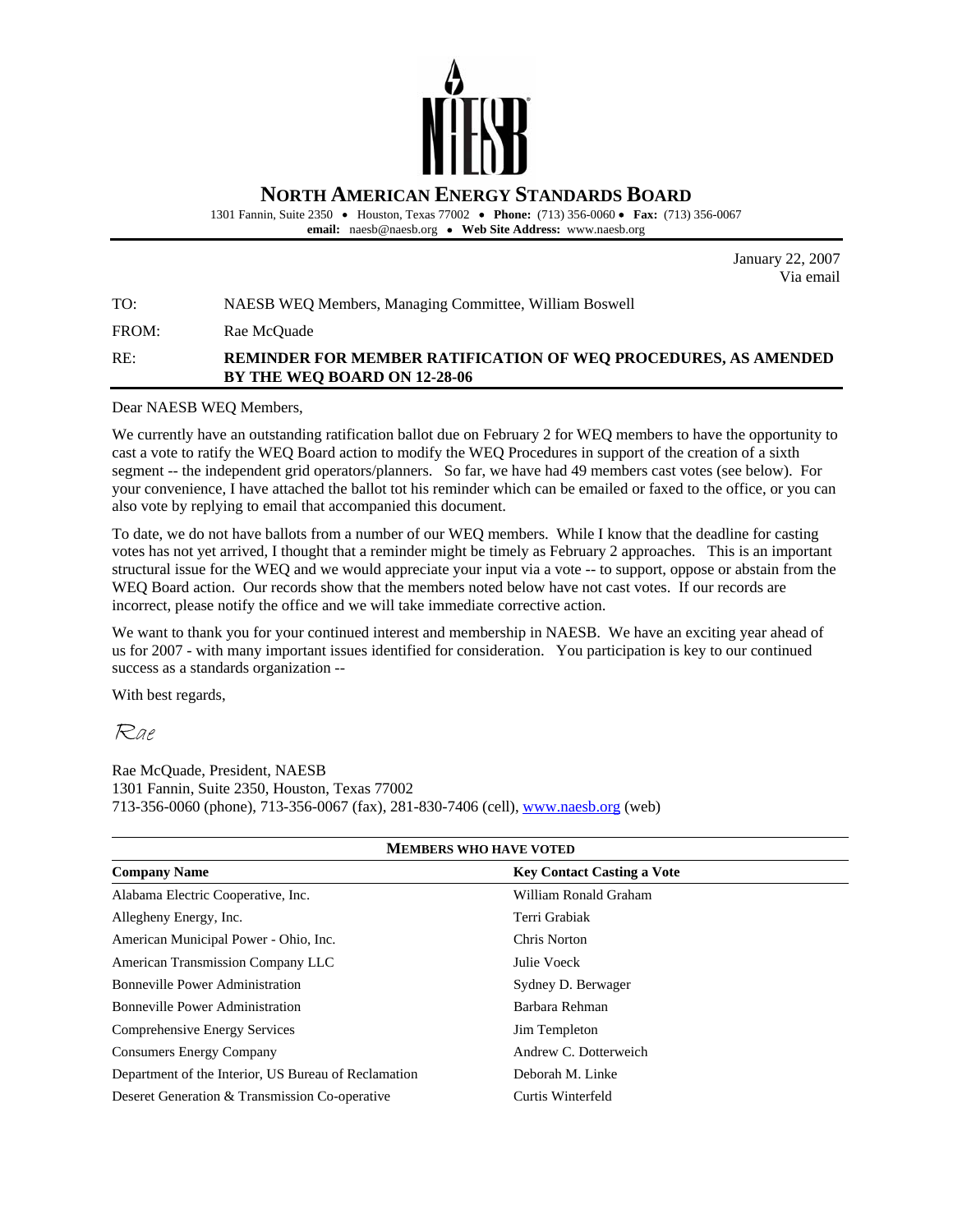

1301 Fannin, Suite 2350 • Houston, Texas 77002• **Phone:** (713) 356-0060 • **Fax:** (713) 356-0067

**email:** naesb@naesb.org • **Web Site Address:** www.naesb.org

## **MEMBERS WHO HAVE VOTED**

| <b>Company Name</b>                                            | <b>Key Contact Casting a Vote</b> |
|----------------------------------------------------------------|-----------------------------------|
| Dominion Energy Marketing, Inc.                                | Louis Oberski                     |
| <b>Electric Power Supply Association</b>                       | <b>Mark Bennett</b>               |
| ElectriCities of North Carolina                                | Gregory Locke                     |
| Electricity Consumers Resource Council (ELCON)                 | John Anderson                     |
| <b>Energy East Management Corporation</b>                      | Marjorie Perlman                  |
| Entergy Services, Inc.                                         | Edward J. Davis                   |
| Exelon Corporation - PECO Energy                               | John McCawley                     |
| Florida Municipal Power Agency                                 | Steven H. McElhaney               |
| Florida Reliability Coordinating Council                       | Linda D. Campbell                 |
| Georgia Transmission Corporation                               | Patrick McGovern                  |
| Indiana Muncipal Power Agency                                  | Dick Foltz                        |
| Navigant Consulting, Inc.                                      | Richard G. Smead                  |
| New York State Dept. of Public Service                         | William Heinrich                  |
| North Carolina Electric Municipal Power Agency #1              | Clay A. Norris                    |
| <b>Ontario Power Generation</b>                                | <b>Barry Green</b>                |
| Open Access Technology International, Inc.                     | Paul R. Sorenson                  |
| Otter Tail Power Company                                       | Daryl Hanson, Larry Larson        |
| PPL Electric Utilities Corporation                             | Ray Mammarella                    |
| PSEG Energy Resources and Trade LLC                            | James D. Hebson                   |
| <b>PSEG Power LLC</b>                                          | Thomas M. Piascik                 |
| Public Service Electric and Gas Company                        | Colin J. Loxley                   |
| Public Service Electric and Gas Company                        | Jeffrey C. Mueller                |
| Puget Sound Energy, Inc.                                       | <b>Bob Harshbarger</b>            |
| Sacramento Municipal Utility District                          | Robert D. Schwermann              |
| Salt River Project Agricultural Improvement and Power District | Mark S. Mitchell                  |
| Salt River Project Agricultural Improvement and Power District | <b>Steve Cobb</b>                 |
| South Carolina Electric & Gas Company                          | S. Porcher Stoney                 |
| Southern Company Services, Inc.                                | John Lucas                        |
| Southern Company Services, Inc.                                | Joel Dison                        |
| Southwest Power Pool                                           | Michael Desselle                  |
| Southwest Transmission Cooperative, Inc.                       | Larry D. Huff                     |
| Southwestern Power Administration                              | Stanley L. Mason                  |
| Tennessee Valley Authority                                     | Kathy York                        |
| <b>TXU Energy</b>                                              | Mike Grim                         |
| Vermont Public Power Supply Authority                          | William J. Gallagher              |
| We Energies (Wisconsin Electric)                               | Linda Horn                        |
| We Energies (Wisconsin Electric)                               | James R. Keller                   |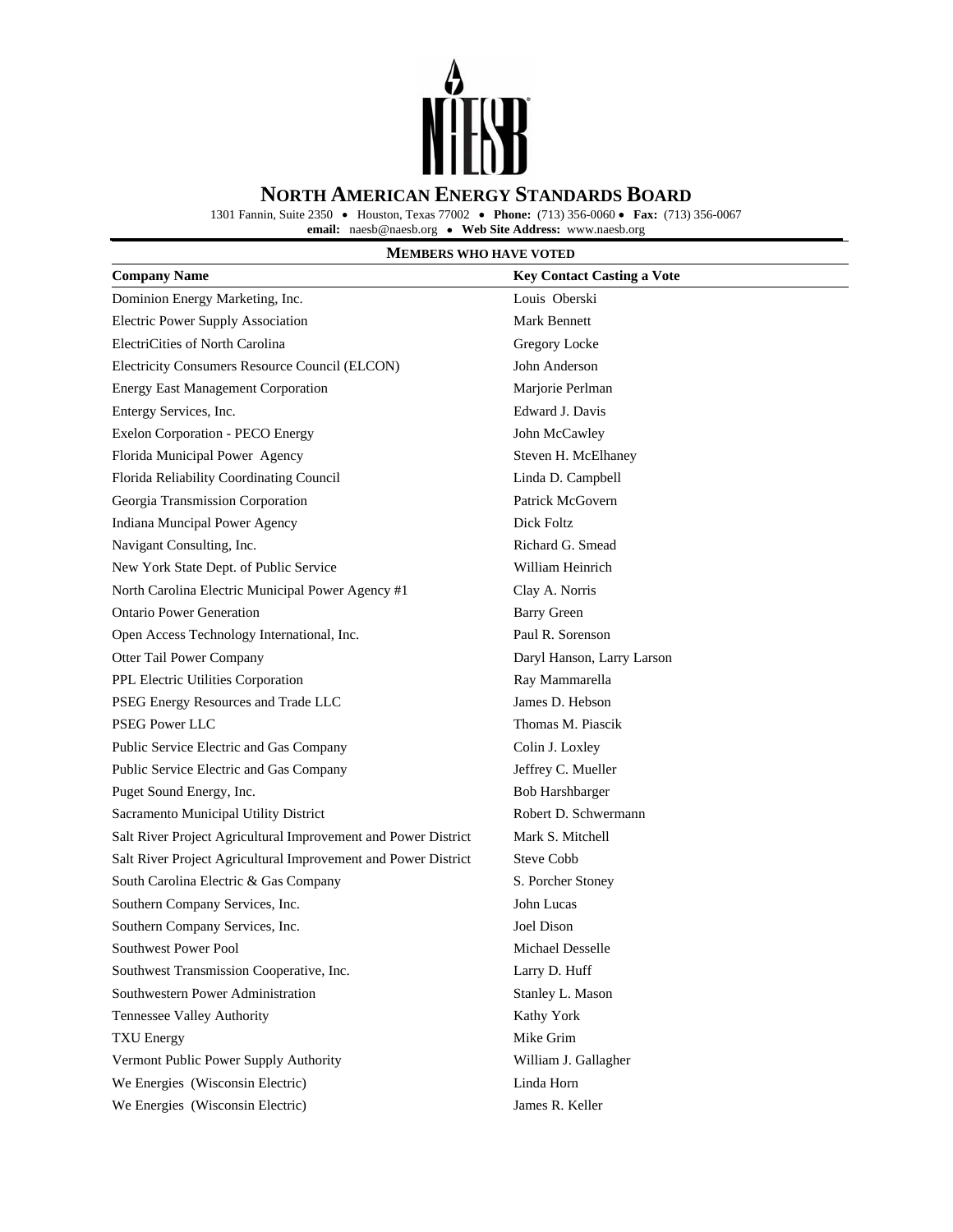

1301 Fannin, Suite 2350 • Houston, Texas 77002• **Phone:** (713) 356-0060 • **Fax:** (713) 356-0067

**email:** naesb@naesb.org • **Web Site Address:** www.naesb.org

## **MEMBERS WHO HAVE VOTED**

| <b>Company Name</b>                             | <b>Key Contact Casting a Vote</b> |
|-------------------------------------------------|-----------------------------------|
| Western Electricity Coordinating Council (WECC) | Michael Wells                     |
| Williams Power Company                          | Ron Mucci                         |

#### **MEMBERS WHO HAVE NOT VOTED**

| <b>Company Name</b>                           | <b>Key Contact Receiving a Ballot</b>    |
|-----------------------------------------------|------------------------------------------|
| <b>ACES</b> Power Marketing LLC               | Roy J. True                              |
| <b>Ameren Services</b>                        | Shawn Schukar                            |
| American Electric Power Service Corp.         | Barbara Radous, Joseph Hartsoe, Phil Cox |
| <b>American Public Power Association</b>      | Allen Mosher                             |
| Arizona Public Service Company                | Mark W. Hackney                          |
| Basin Electric Power Cooperative              | <b>Jason Doerr</b>                       |
| Basin Electric Power Cooperative              | David Raatz                              |
| Basin Electric Power Cooperative              | Dan Klempel                              |
| <b>Bonneville Power Administration</b>        | Francis Halpin                           |
| <b>Bonneville Power Administration</b>        | Brenda Anderson                          |
| BP America Inc.                               | Jeanne Zaiontz                           |
| California Department of Water Resources      | William (Bill) Forsythe                  |
| Central Electric Power Cooperative            | <b>Arthur Fusco</b>                      |
| ChevronTexaco Energy Research and Technology  | Carol Guthrie                            |
| Cleco Power, LOC                              | Cindy Guillot                            |
| Conectiv Energy Supply, Inc.                  | Gloria Ogenyi, Paul Dwyer                |
| Conectiv Energy Supply, Inc.                  | Gloria Ogenyi, Paul Dwyer                |
| Consolidated Edison Company of New York, Inc. | <b>Scott Butler</b>                      |
| <b>Constellation Generation Group</b>         | Michael Gildea                           |
| Coral Power, LLC                              | Robert Reilley                           |
| Dairyland Power Cooperative                   | <b>Chuck Callies</b>                     |
| Duke Energy Americas, LLC (DEA)               | Walt Yeager                              |
| Duke Energy Corp.                             | Ollie Frazier                            |
| Dynegy Power Marketing, Inc.                  | <b>Barry Huddleston</b>                  |
| <b>Edison Electric Institute</b>              | David Owens, Dave Dworzak                |
| Edison Mission Marketing & Trading, Inc.      | William Roberts                          |
| Electric Reliability Council of Texas (ERCOT) | Sam R. Jones, Ray Giuliani               |
| Empire District Electric Company, The         | Bary K. Warren                           |
| Exelon Generation - Power Team                | <b>Jack Crowley</b>                      |
| ExxonMobil Gas Marketing                      | Steve Sayuk, Mark Scheel, Mark Ulrich    |
| <b>First Energy Service Company</b>           | Robert M. Martinko, Thomas C. Burgess    |
| FirstEnergy Solutions Corp.                   | Edward C. Stein                          |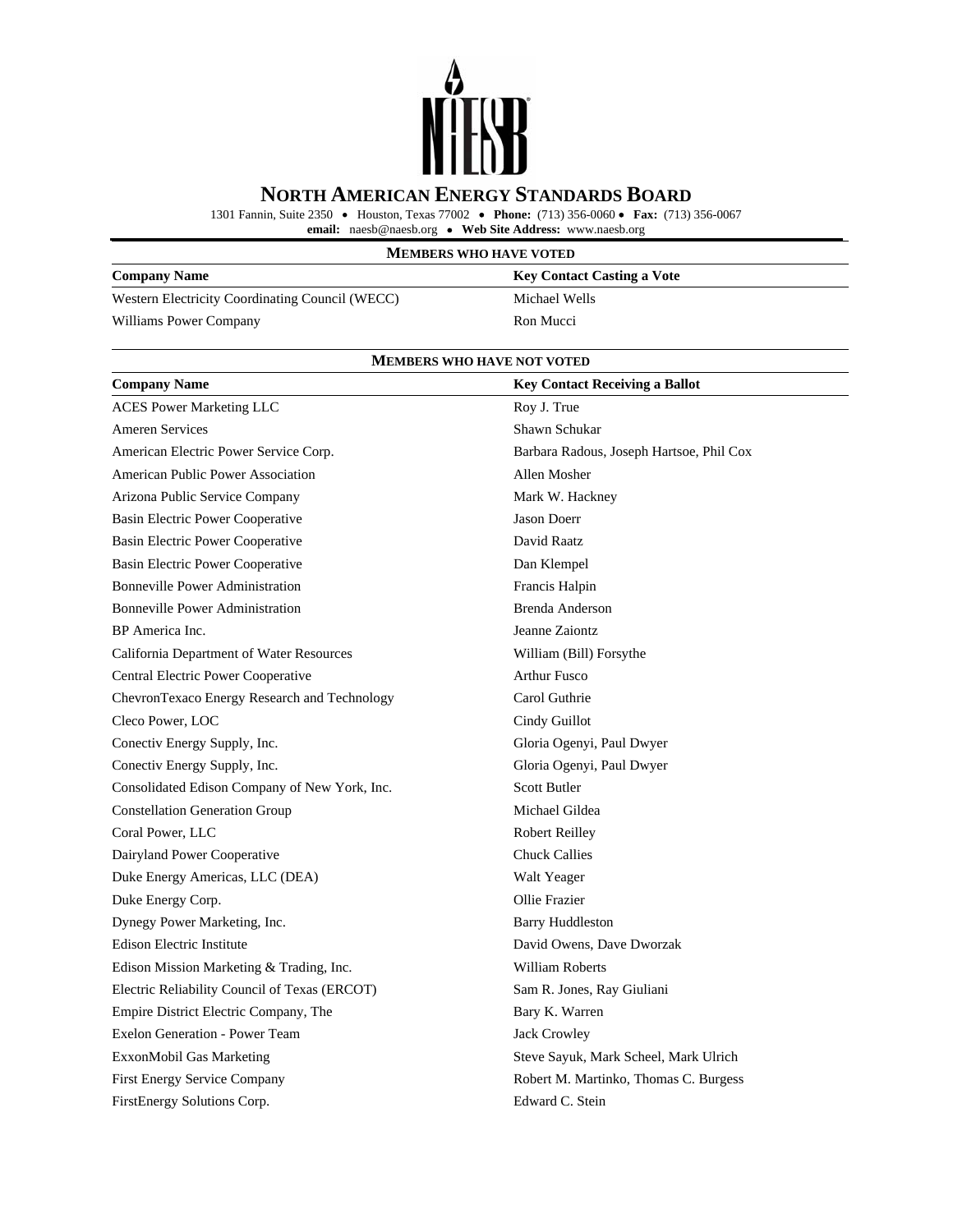

1301 Fannin, Suite 2350 • Houston, Texas 77002• **Phone:** (713) 356-0060 • **Fax:** (713) 356-0067

**email:** naesb@naesb.org • **Web Site Address:** www.naesb.org

## **MEMBERS WHO HAVE NOT VOTED**

| <b>Company Name</b>                                      | <b>Key Contact Receiving a Ballot</b>            |
|----------------------------------------------------------|--------------------------------------------------|
| Florida Municipal Power Agency                           | Robert C. Williams                               |
| Florida Power & Light Company                            | Gerry Yupp, Raleigh Nobles                       |
| Florida Power & Light Company                            | <b>Marty Mennes</b>                              |
| Hydro One Networks                                       | Mark Graham                                      |
| Hydro - Quebec Transenergie                              | <b>Victor Bissonnette</b>                        |
| Idaho Power Company                                      | <b>Tessia Park</b>                               |
| <b>Imperial Irrigation District</b>                      | Kim M. Kiener, Frank M. Barbera                  |
| <b>Imperial Irrigation District</b>                      | Juan Carlos Sandoval, Javier Esparza             |
| Maryland People's Counsel                                | Mike Tomczak                                     |
| Michigan Electric Transmission Company LLC               | Charles V. Waits                                 |
| Michigan Public Power Agency                             | James R. Nickel, Daniel E. Cooper                |
| MidAmerican Energy Company                               | Norman B. Stratton                               |
| Midwest Independent Transmission System Operator         | William (Bill) Phillips                          |
| Midwest Reliability Organization                         | Daniel P. Skaar                                  |
| Missouri River Energy Services                           | <b>Brian Zavesky</b>                             |
| Modesto Irrigation District                              | Roger Van Hoy                                    |
| National Association of Regulatory Utility Commissioners | Lou Ann Westerfield                              |
| National Rural Electric Cooperative Assoc.               | <b>Barry Lawson</b>                              |
| New York State Reliability Council                       | P. Donald Raymond                                |
| North American Electric Reliability Council (NERC)       | Donald M. Benjamin, Larry Kezele, Tom Vandervort |
| North Carolina Electric Membership Corporation           | David Beam                                       |
| North Carolina Electric Municipal Power Agency #1        | <b>Andrew Fusco</b>                              |
| Northeast Utilities Service Company                      | David Boguslawski, Calvin A. Bowie               |
| <b>Ohio Consumers Council</b>                            | Randy Corbin                                     |
| <b>Ontario Power Generation</b>                          | Renzo Marcuzzi                                   |
| Open Access Technology International, Inc.               | Kevin Burns                                      |
| PacifiCorp                                               | Greg Maxfield                                    |
| PacifiCorp                                               | Edison G. Elizeh                                 |
| PacifiCorp                                               | <b>Brian Weber</b>                               |
| PHI Power Delivery                                       | Ken Gates                                        |
| Platte River Power Authority                             | Terry L. Baker                                   |
| Portland General Electric                                | Terri Peschka                                    |
| Powerex Corp.                                            | Michael L. McWilliams, Sharole Tylor             |
| Progress Energy                                          | Verne Ingersoll, Phillip W. Lewis                |
| Progress Energy (Regulated)                              | James Eckelkamp                                  |
| Qualedi, Inc                                             | Stephen A. Morocco                               |
| <b>Reliant Energy Services</b>                           | Gary A. Hinners                                  |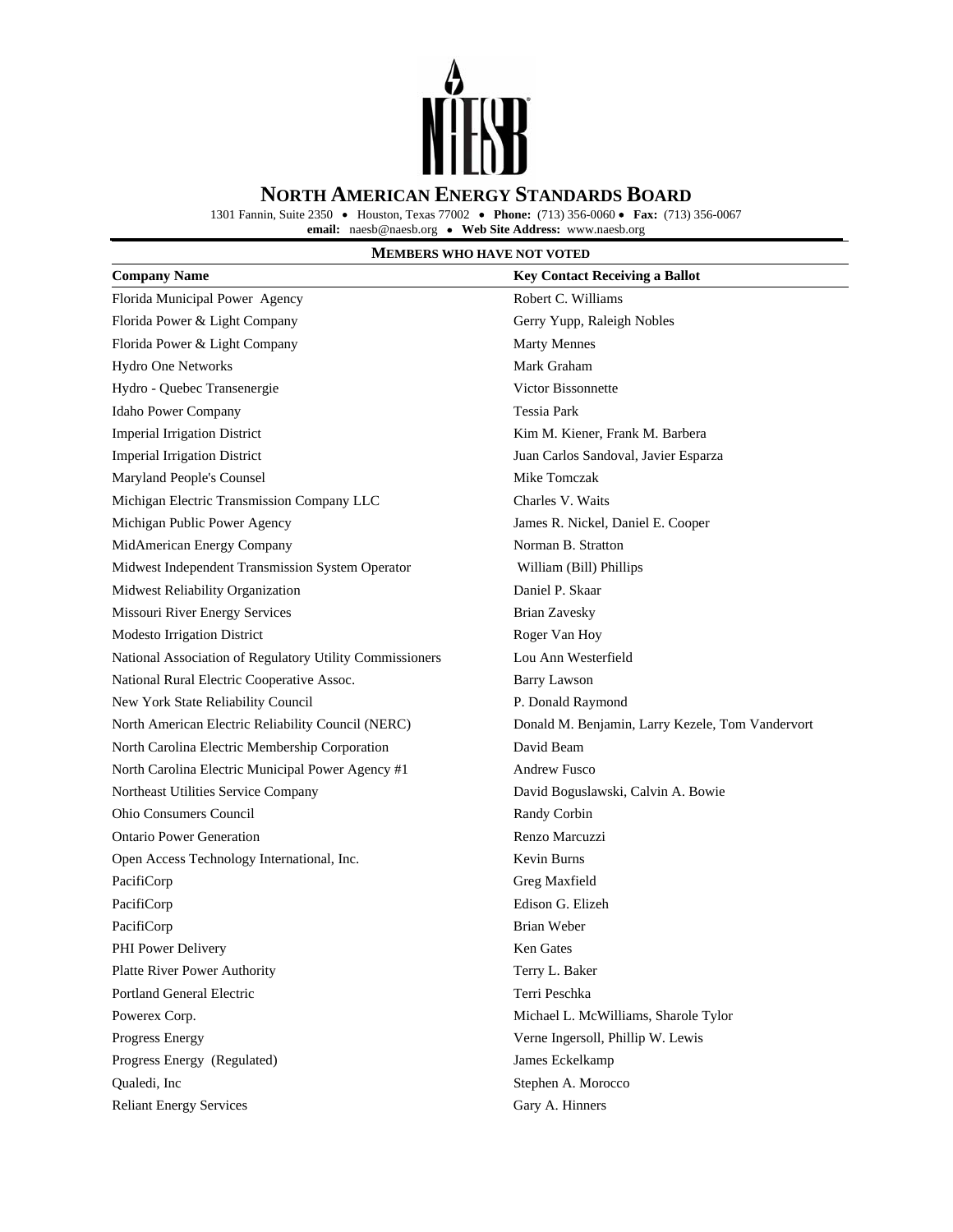

1301 Fannin, Suite 2350 • Houston, Texas 77002• **Phone:** (713) 356-0060 • **Fax:** (713) 356-0067

**email:** naesb@naesb.org • **Web Site Address:** www.naesb.org

## **MEMBERS WHO HAVE NOT VOTED**

| <b>Company Name</b>                                            | <b>Key Contact Receiving a Ballot</b>                |
|----------------------------------------------------------------|------------------------------------------------------|
| Sacramento Municipal Utility District                          | Thomas Ingwers                                       |
| Salt River Project Agricultural Improvement and Power District | Wendy Weathers, Mark B. Bonsall                      |
| Seminole Electric Cooperative, Inc.                            | Lane Mahaffey                                        |
| Sierra Pacific Resources                                       | Patricia Englin                                      |
| South Carolina Electric & Gas Company                          | Kevin Spitzform                                      |
| Southeastern Power Administration                              | <b>Bob Goss</b>                                      |
| Southern California Edison                                     | <b>Weston Williams</b>                               |
| Southern California Edison Company                             | Thomas Watson                                        |
| Southern Company Services, Inc.                                | Gary Rozier, Mark Crosswhite, Greg Butrus            |
| Southern Company Services, Inc.                                | John Ciza                                            |
| SUEZ Energy Marketing NA, Inc.                                 | Ken Lackey, Cesar Seymour                            |
| Tenaska, Inc.                                                  | Scott Helyer                                         |
| <b>Tennessee Valley Authority</b>                              | Cindy Herron, CH Asst. (Dawn Arnorld)                |
| Tennessee Valley Authority                                     | Clyde Harmon                                         |
| <b>Tennessee Valley Authority</b>                              | W. Terry Boston                                      |
| TRANS-ELECT, INC.                                              | Paul D. McCoy                                        |
| Tri-State Generation and Transmission Association, Inc.        | <b>Bruce Sembrick</b>                                |
| <b>TXU Electric Delivery</b>                                   | Ellis Rankin, Debbie McKeever                        |
| Western Area Power Administration                              | Jeffrey Ackerman                                     |
| Western Area Power Administration                              | Mark Fidrych                                         |
| Wisconsin Public Power Inc.                                    | Mike Stuart                                          |
| Wisconsin Public Service Corporation                           | William Bourbonnais, Charles W. Severance, Neal Balu |
| Xcel Energy Inc.                                               | David Lemmons                                        |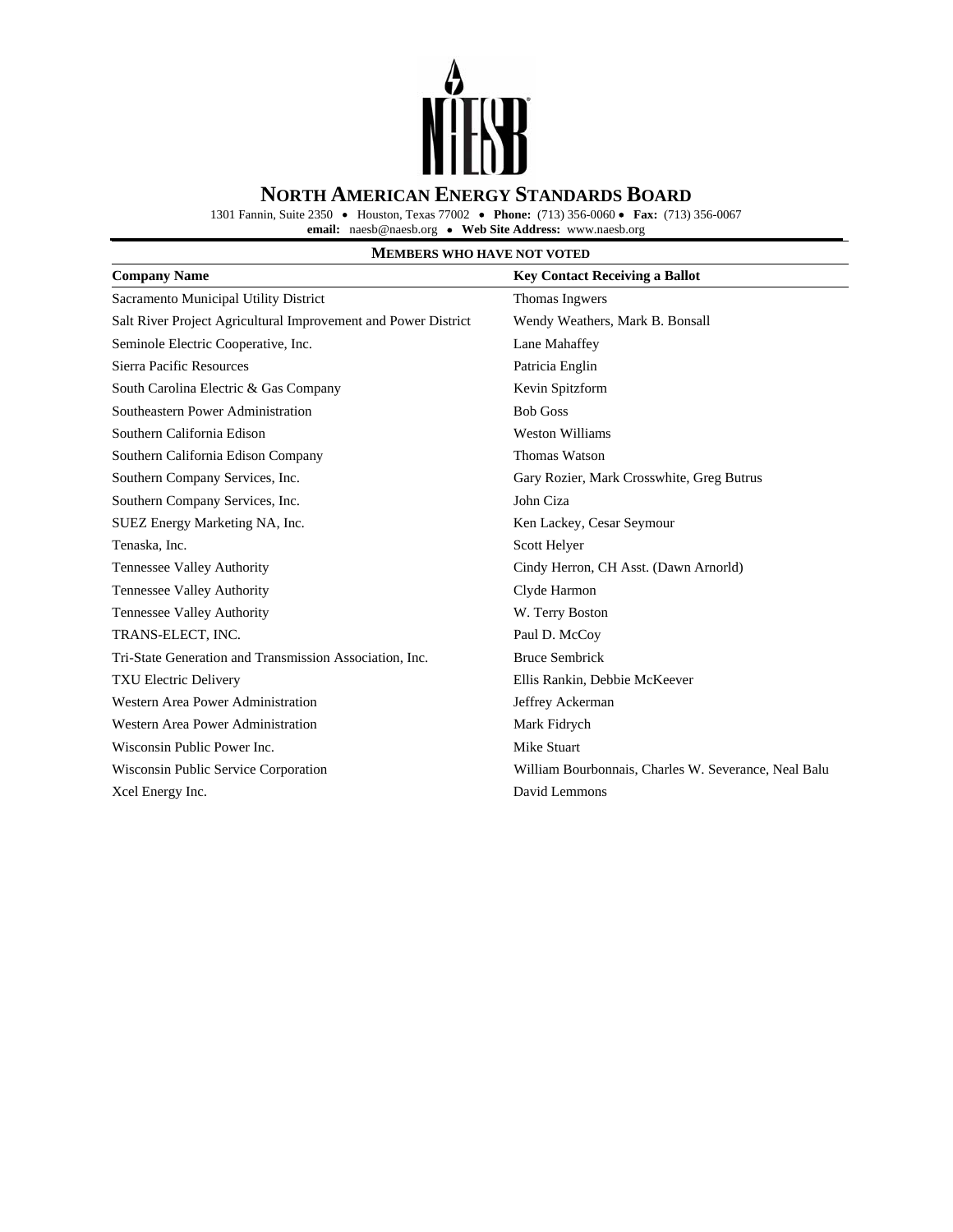# **ATTACHED BALLOT DUE FEBRUARY 2, 2007**

**NORTH AMERICAN ENERGY STANDARDS BOARD**

1301 Fannin, Suite 2350 • Houston, Texas 77002• **Phone:** (713) 356-0060 • **Fax:** (713) 356-0067 **email:** naesb@naesb.org • **Web Site Address:** www.naesb.org

> January 2, 2007 Via email

TO: NAESB WEQ Members

FROM: Rae McQuade

## RE: **MEMBER RATIFICATION OF WEQ PROCEDURES, AS AMENDED BY THE WEQ BOARD ON 12-28-06**

Dear WEQ Members,

The NAESB WEQ Board of Directors voted in support of the WEQ drafting collaborative<sup>1</sup> amendments to the WEQ Procedures<sup>2</sup> to support the creation of a sixth segment -- Independent Grid Operator/Planners (the redlined procedures approved by the WEQ Board can be found in the following link:

http://www.naesb.org/pdf2/weq\_bd112806a1.doc\_and are provided in this document as attachment B). The amendments have been reviewed by Bill Boswell, our General Counsel, and he did not find them to be inconsistent with our existing bylaws or certificate.

To effect these changes, Section 18 of the WEQ Procedures will be followed (see Attachment A). The procedures outline the following steps, each of which must pass before proceeding to the next step:

- 1. Receive a request to change the WEQ procedures
- $\sim$  2. WEQ Drafting Collaborative modifies the procedures and votes to forward them to the WEQ Board for vote
- a 3. The WEQ Board members vote notationally on the drafted amendments to the WEQ Procedures 4. The WEQ members vote notationally to ratify the amendments

**We are now on step 4. You are asked to review the amendments and vote to ratify the Board decision by indicating support, opposition, or abstaining within the next 30 days.** The ballots should be returned to the NAESB office either through email in reply to this message (or to emails: vthomason@naesb.org, naesb@naesb.org) or via fax (713-356-0067) by **February 2**.

The NAESB WEQ members listed as primary voting members can be found on the web site at the following link: http://www.naesb.org/pdf/memstats.pdf under the category for the Wholesale Electric Quadrant. To be eligible to vote, you must be a member of the wholesale electric quadrant of NAESB in good standing.

Best Regards,

*Rae* 

 $\overline{a}$ 

Rae McQuade, NAESB President

<sup>&</sup>lt;sup>1</sup> The notes from the 11-28-06 conference call are posted on the NAESB web site at the following address: http://www.naesb.org/pdf2/weq\_bd112806mn.doc.

<sup>&</sup>lt;sup>2</sup> The redlined amendments proposed by the WEQ Drafting Collaborative are posted on the NAESB web site at the following address: http://www.naesb.org/pdf2/weq\_bd112806a1.doc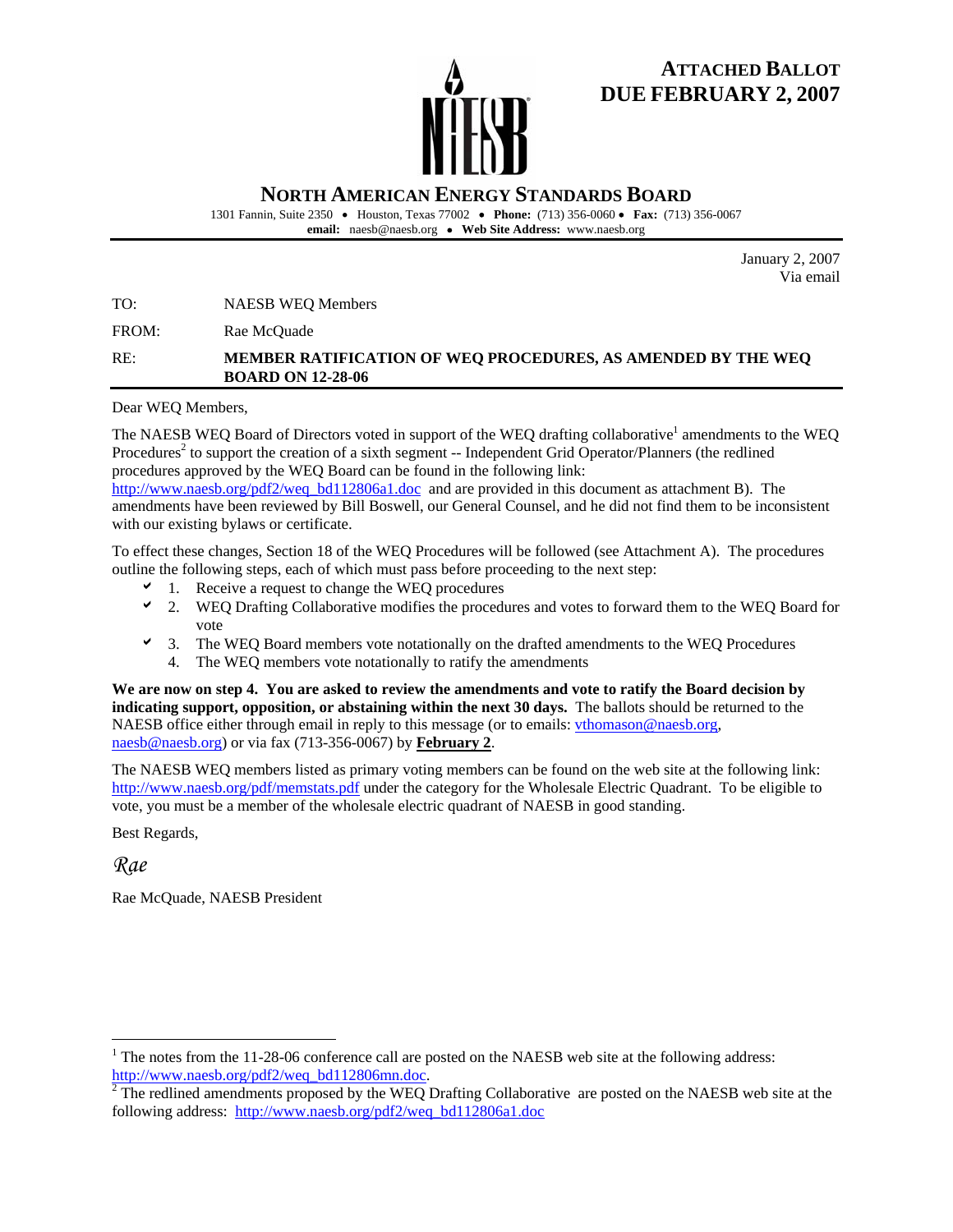

# **ATTACHED BALLOT DUE FEBRUARY 2, 2007**

## **NORTH AMERICAN ENERGY STANDARDS BOARD**

1301 Fannin, Suite 2350 • Houston, Texas 77002• **Phone:** (713) 356-0060 • **Fax:** (713) 356-0067 **email:** naesb@naesb.org • **Web Site Address:** www.naesb.org

**NAESB Wholesale Electric Quadrant Member Ratification Ballot Due February 2, 2007 (Fax 713-356-0067, email vthomason@naesb.org)** 

### **The WEQ Board endorses the following actions:**

#### **Given that**:

(1) The leadership of the ISOs and RTOs fully support the four conditions outlined by the NAESB Board Named Committee on August 24, as shown below:

*If the following four conditions are met, the Board Committee supports the creation of a sixth segment in the WEQ Quadrant: Independent Grid Operators/Planners, to be composed of ISOs, RTOs and other independent grid operators - with no subsegments defined at this time. The sixth segment will have 7 Board seats and 7 EC seats, as required by the NAESB bylaws. The conditions to be met are: (a)the IRC*  and NAESB support the dissolution of the JIC and will pursue such action with NERC, (b) the creation of *the new segment will comply fully with the WEQ subsegment principles as noted in Section 2.4 on the WEQ Procedure, (c) the "At Large" subsegment in the other five segments will be redefined to exclude the ISOs, RTOs and other independent grid operators and planners, and (d) the nine IRC members will join NAESB as members and commit resources to the development of NAESB business practices.* 

#### And

(2) The organizations that would populate the new segment would not be present in any other segment of the WEQ, **Then:** 

The WEQ Board members support the amendments proposed by the WEQ Drafting Collaborative to the WEQ Procedures to create a sixth segment "Independent Grid Operators/Planners" defined as "Any entity in North America authorized by an appropriate governmental authority to operate as a regional transmission organization, independent system operator, independent tariff administrator or independent planning entity and which does not have a business or financial interest in any other WEQ segment." The redlined amended procedures are attached (Attachment B).

### **WEQ MEMBER ACTION REQUESTED:**

As a NAESB WEQ Member, I support and ratify the decision of the WEQ Board to support and enact the amendments proposed by the WEQ Drafting Collaborative to the WEQ Procedures as shown in redline format attached.:



Signature:

Date: